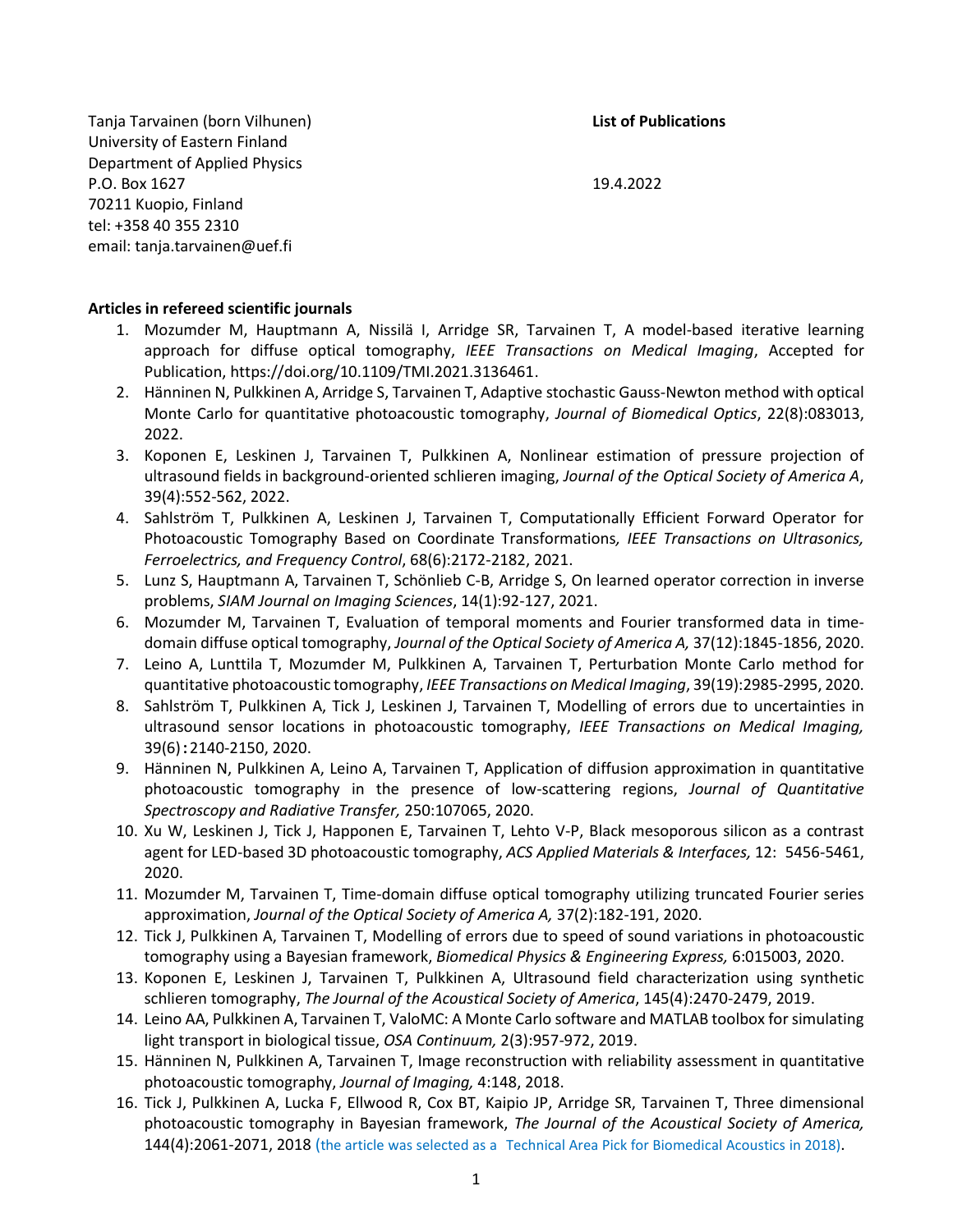- 17. Raumonen P, Tarvainen T, Segmentation of vessel structures from photoacoustic images with reliability assessment, *Biomedical Optics Express*, 9(7):2887-2904, 2018.
- 18. Nykänen O, Pulkkinen A, Tarvainen T, Quantitative photoacoustic tomography augmented with surface light measurements, *Biomedical Optics Express,* 8(10):4380-4395, 2017.
- 19. Tamminen J, Tarvainen T, Siltanen S, The D-bar method for diffuse optical tomography: a computational study, *Experimental Mathematics,* 26(2):225-240, 2017.
- 20. Toivanen J, Tarvainen T, Huttunen JMJ, Savolainen T, Pulkkinen A, Orlande HRB, Kaipio JP, Kolehmainen V, Thermal tomography utilizing truncated Fourier series approximation of the heat diffusion equation, *International Journal of Heat and Mass Transfer*, 108:860 -867, 2017.
- 21. Pulkkinen A, Cox BT, Arridge SR, Goh H, Kaipio JP, Tarvainen T, Direct estimation of optical parameters from photoacoustic time series in quantitative photoacoustic tomography, *IEEE Transactions on Medical Imaging,* 35(11):2497-2508, 2016.
- 22. Hannukainen A, Hyvönen N, Majander H, Tarvainen T, Efficient inclusion of total variation type priors in quantitative photoacoustic tomography, *SIAM Journal on Imaging Sciences*, 9(3):1132-1153, 2016.
- 23. Tick J, Pulkkinen A, Tarvainen T, Image reconstruction with uncertainty quantification in photoacoustic tomography, *The Journal of the Acoustical Society of America,* 139:1951-1961, 2016.
- 24. Mozumder M, Tarvainen T, Arridge S, Kaipio JP, D'Andrea C, Kolehmainen V, Approximate marginalization of absorption and scattering in fluorescence diffuse optical tomography, *Inverse Problems and Imaging,* 10(1):227-246, 2016.
- 25. Mozumder M, Tarvainen T, Seppänen A, Nissilä I, Arridge SR, Kolehmainen V, A nonlinear approach to difference imaging in diffuse optical tomography, *Journal of Biomedical Optics,* 20(10):105001, 2015.
- 26. Pulkkinen A, Cox BT, Arridge SR, Kaipio JP, Tarvainen T, Quantitative photoacoustic tomography using illuminations from a single direction, *Journal of Biomedical Optics,* 20(3):036015, 2015.
- 27. Lehtikangas O, Tarvainen T, Kim AD, Arridge SR, Finite element approximation of the radiative transport equation in a medium with piece-wise constant refractive index, *Journal of Computational Physics,*  282:345-359, 2015.
- 28. Koponen J, Huttunen T, Tarvainen T, Kaipio JP, Bayesian Approximation Error Approach in Full-Wave Ultrasound Tomography, *IEEE Transactions on Ultrasonics, Ferroelectrics, and Frequency Control*, 61(10):1627-1637, 2014.
- 29. Pulkkinen A, Kolehmainen V, Kaipio JP, Cox BT, Arridge SR, Tarvainen T, Approximate marginalization of unknown scattering in quantitative photoacoustic tomography, *Inverse Problems and Imaging,* 8(3): 811- 829, 2014.
- 30. Toivanen JM, Tarvainen T, Huttunen JMJ, Savolainen T, Orlande HRB, Kaipio JP, Kolehmainen V, 3D thermal tomography with experimental measurement data, *International Journal of Heat and Mass Transfer*, 78:1126-1134, 2014.
- 31. Mozumder M, Tarvainen T, Kaipio JP, Arridge SR, Kolehmainen V, Compensation of modeling errors due to unknown domain boundary in diffuse optical tomography, *Journal of the Optical Society of America A,* 31(8):1847-1855, 2014.
- 32. Pulkkinen A, Cox BT, Arridge SR, Kaipio JP, Tarvainen T, A Bayesian approach to spectral quantitative photoacoustic tomography, *Inverse Problems,* 30:065012, 2014.
- 33. Tarvainen T, Pulkkinen A, Cox BT, Kaipio JP, Arridge SR, Bayesian image reconstruction in quantitative photoacoustic tomography, *IEEE Transactions on Medical Imaging*, 32(12): 2287-2298, 2013.
- 34. Mozumder M, Tarvainen T, Arridge SR, Kaipio JP, Kolehmainen V, Compensation of optode sensitivity and position errors in diffuse optical tomography using the approximation error approach, *Biomedical Optics Express*, 4(10): 2015–2031, 2013.
- 35. Saratoon T, Tarvainen T, Cox BT, Arridge SR, A gradient-based method for quantitative photoacoustic tomography using the radiative transfer equation, *Inverse Problems*, 29:075006, 2013 (the article was selected as an insights article of *Inverse Problems*).
- 36. Pulkkinen A, Tarvainen T, Truncated Fourier-series approximation of the time-domain radiative transfer equation using finite elements, *Journal of the Optical Society of America A,* 30(3):470-478, 2013.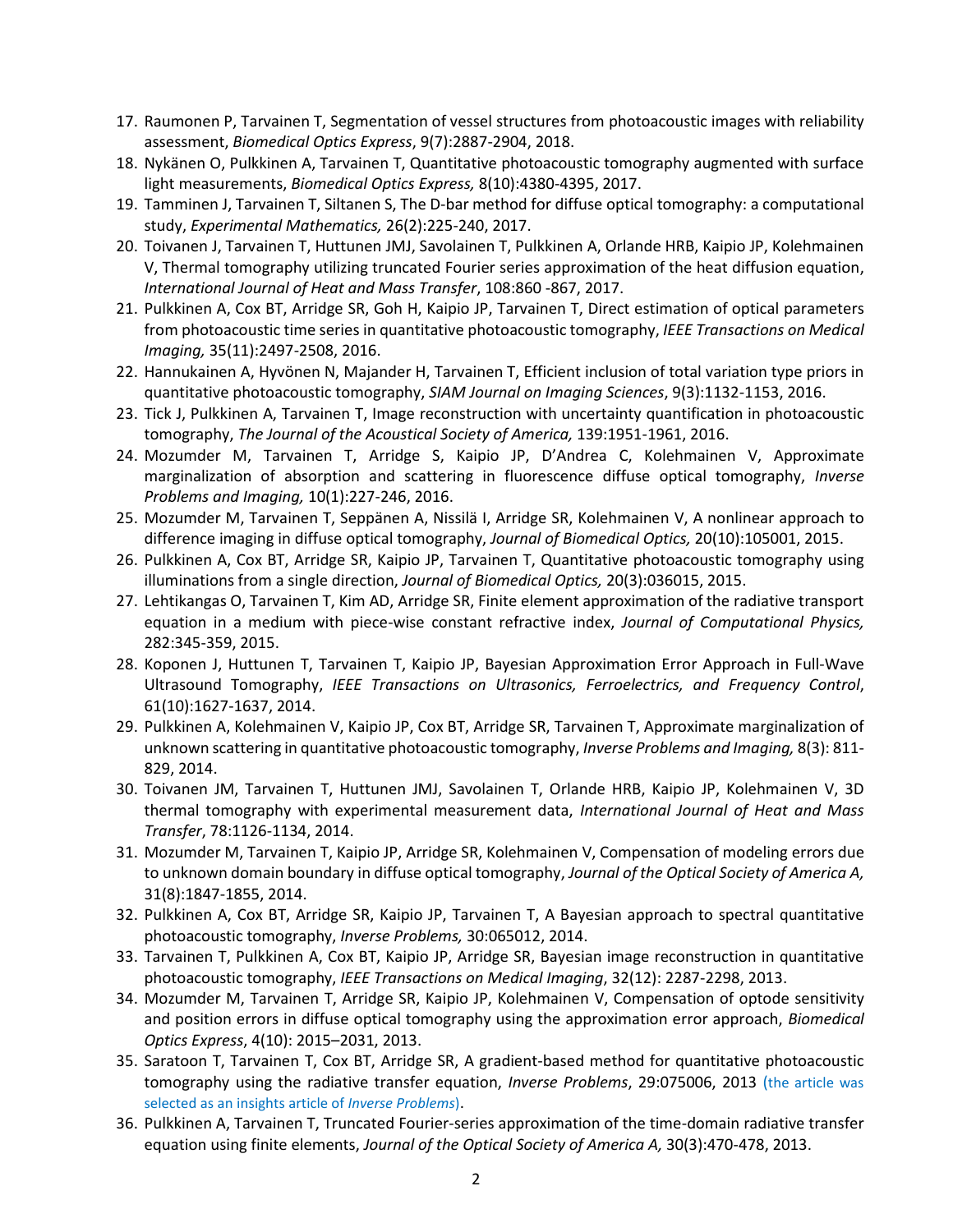- 37. Lehtikangas O, Tarvainen T, Hybrid forward-peaked-scattering-diffusion approximations for light propagation in turbid media with low-scattering regions, *Journal of Quantitative Spectroscopy and Radiative Transfer,* 116:132-144, 2013.
- 38. Toivanen JM, Kolehmainen V, Tarvainen T, Orlande HRB, Kaipio JP, Simultaneous estimation of spatially distributed thermal conductivity, heat capacity and surface heat transfer coefficient in thermal tomography, *International Journal of Heat and Mass Transfer*, 55: 7958–7968, 2012.
- 39. Heiskala J, Kolehmainen V, Tarvainen T, Kaipio JP, Arridge SR, Approximation error method can reduce artifacts due to scalp blood flow in optical brain activation imaging, *Journal of Biomedical Optics,* 17(9):096012, 2012.
- 40. Tarvainen T, Cox BT, Kaipio JP, Arridge SR, Reconstructing absorption and scattering distributions in quantitative photoacoustic tomography, *Inverse Problems,* 28:084009, 2012 (the article was selected as highlights of *Inverse Problems* in 2012).
- 41. Lehtikangas O, Tarvainen T, Kim AD, Modeling boundary measurements of scattered light using the corrected diffusion approximation, *Biomedical Optics Express,* 3:552-571, 2012.
- 42. Tarvainen T, Kolehmainen V, Arridge SR, Kaipio JP, Image reconstruction in diffuse optical tomography using the coupled radiative transport – diffusion model, *Journal of Quantitative Spectroscopy and Radiative Transfer,* 112:2600-2608, 2011.
- 43. Mohan PS, Tarvainen T, Schweiger M, Pulkkinen A, Arridge SR, Variable order spherical harmonics expansion scheme for the radiative transport equation using finite elements, *Journal of Computational Physics*, 230:7364–7383, 2011.
- 44. Kolehmainen V, Tarvainen T, Arridge SR, Kaipio JP, Marginalization of uninteresting parameters in inverse problems – application to diffuse optical tomography, *International Journal for Uncertainty Quantification,* 1(1):1-17, 2011.
- 45. Tarvainen T, Kolehmainen V, Kaipio JP, Arridge SR, Corrections to linear methods for diffuse optical tomography using approximation error modelling, *Biomedical Optics Express,* 1(1):209-222, 2010.
- 46. Lehtikangas O, Tarvainen T, Kolehmainen V, Pulkkinen A, Arridge SR, Kaipio JP, Finite element approximation of the Fokker-Planck equation for diffuse optical tomography, *Journal of Quantitative Spectroscopy and Radiative Transfer,* 111(10):1406-1417, 2010.
- 47. Tarvainen T, Kolehmainen V, Pulkkinen A, Vauhkonen M, Schweiger M, Arridge SR, Kaipio JP, An approximation error approach for compensating for modelling errors between the radiative transfer equation and diffusion approximation in diffuse optical tomography, *Inverse Problems,* 26:015005(18pp), 2010 (the article was selected as highlights of *Inverse Problems* in 2010).
- 48. Kolehmainen V, Schweiger M, Nissilä I, Tarvainen T, Arridge SR, Kaipio JP, Approximation errors and model reduction in three-dimensional diffuse optical tomography, *Journal of the Optical Society of America A,* 26(10):2257-2267, 2009.
- 49. Tarvainen T, Vauhkonen M, Arridge SR, Gauss-Newton reconstruction method for optical tomography using the finite element solution of the radiative transfer equation, *Journal of Quantitative Spectroscopy and Radiative Transfer,* 109:2767-2778, 2008.
- 50. Arridge SR, Dorn O, Kaipio JP, Kolehmainen V, Schweiger M, Tarvainen T, Vauhkonen M, Zacharopoulos A, Reconstruction of subdomain boundaries of piecewise constant coefficients of the radiative transfer equation from optical tomography data, *Inverse Problems*, 22:2175-2196, 2006.
- 51. Arridge SR, Kaipio JP, Kolehmainen V, Schweiger M, Somersalo E, Tarvainen T, Vauhkonen M, Approximation errors and model reduction with an application in optical diffusion tomography, *Inverse Problems*, 22:175-195, 2006 (the article was selected as highlights of *Inverse Problems* in 2006 and as part of the 25th Anniversary Highlights of *Inverse Problems* in August 2010).
- 52. Tarvainen T, Vauhkonen M, Kolehmainen V, Kaipio JP, Finite element model for the coupled radiative transfer equation and diffusion approximation, *International Journal for Numerical Methods in Engineering*, 65(3):383-405, 2006.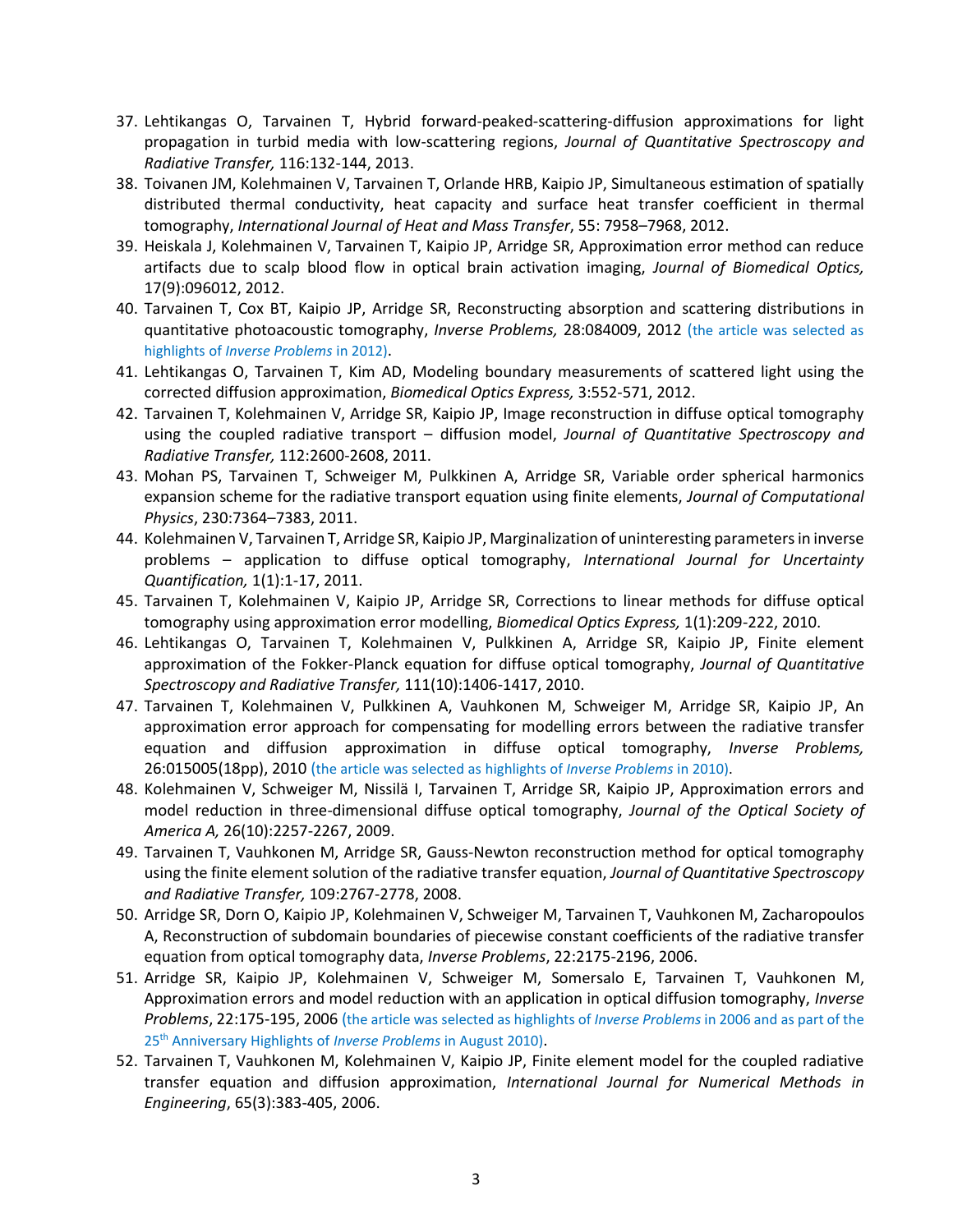- 53. Tarvainen T, Vauhkonen M, Kolehmainen V, Arridge SR, Kaipio JP, Coupled radiative transfer equation and diffusion approximation model for photon migration in turbid medium with low-scattering and nonscattering regions, *Physics in Medicine and Biology*, 50:4913-4930, 2005.
- 54. Nissilä I, Noponen T, Kotilahti K, Tarvainen T, Schweiger M, Lipiäinen L, Arridge SR, Katila T, Instrumentation and calibration methods for the multichannel measurement of phase and amplitude in optical tomography, *Review of Scientific Instruments*, 76(4):044302, 2005.
- 55. Tarvainen T, Kolehmainen V, Vauhkonen M, Vanne A, Gibson AP, Schweiger M, Arridge SR, Kaipio JP, Computational calibration method for optical tomography, *Applied Optics*, 44(10):1879-1888, 2005.
- 56. Tarvainen T, Vauhkonen M, Kolehmainen V, Kaipio JP, Hybrid radiative-transfer-diffusion model for optical tomography, *Applied Optics*, 44(6):876-886, 2005.
- 57. Vilhunen T, Kaipio, JP, Vauhkonen PJ, Savolainen T, Vauhkonen M, Simultaneous reconstruction of electrode contact impedances and internal electrical properties, I: Theory, *Measurement Science and Technology*, 13:1848-1854, 2002.
- 58. Heikkinen LM, Vilhunen T, West RM, Vauhkonen M, Simultaneous reconstruction of electrode contact impedances and internal electrical properties, II: Laboratory experiments, *Measurement Science and Technology*, 13:1855-1861, 2002.
- 59. Vilhunen T, Heikkinen LM, Savolainen T, Vauhkonen PJ, Lappalainen R, Kaipio JP, Vauhkonen M, Detection of faults in resistive coatings with an impedance-tomography-related approach, *Measurement Science and Technology*, 13:865-872, 2002.

# **Articles in refereed scientific edited volumes and conference proceedings**

- 1. Sahlström T, Pulkkinen A, Leskinen J, Tarvainen T, Computationally efficient forward model for photoacoustic tomography, in *Proc. SPIE 11923, Opto-Acoustic Methods and Applications in Biophotonics V*, C. Kim, J. Laufer, and R.J. Zemp Eds., 1192308, 2021.
- 2. Pulkkinen A, Leino A, Lunttila T, Mozumder M, Tarvainen T, Perturbation Monte Carlo in quantitative photoacoustic tomography, in *Proc. SPIE 11923, Opto-Acoustic Methods and Applications in Biophotonics V*, C. Kim, J. Laufer, R. J. Zemp Eds., 119230B, 2021.
- 3. Hänninen N, Pulkkinen A, Leino A, Tarvainen T, Compensating modeling errors of diffusion approximation in quantitative photoacoustic tomography using a Bayesian approach, in *Proc. SPIE 11923, Opto-Acoustic Methods and Applications in Biophotonics V*, C. Kim, J. Laufer, R. J. Zemp Eds., 1192309, 2021.
- 4. Mozumder M, Tarvainen T, Fourier transform provides computational advantages for time-domain diffuse optical tomography, *in Proc. SPIE 11920, Diffuse Optical Spectroscopy and Imaging VIII*, D. Contini, Y. Hoshi, and T.D. O'Sullivan Eds., 119200Z, 2021.
- 5. Mozumder M, Tarvainen T, A truncated Fourier-transform based approach for time-domain diffuse optical tomography, *in Biophotonics Congress: Biomedical Optics 2020 (Translational, Microscopy, OCT, OTS, BRAIN), OSA Technical Digest*, JTh2A.8, Optical Society of America, 2020.
- 6. Sahlström T, Pulkkinen A, Tick J, Leskinen J, Tarvainen T, Modelling of uncertainties in ultrasound sensor locations in photoacoustic tomography, In *Proc. SPIE 11240, Photons Plus Ultrasound: Imaging and Sensing 2020*, A.A. Oraevsky and L.V. Wang Eds., 112402L, 2020.
- 7. Leskinen J, Pulkkinen A, Tick J, Tarvainen T, Photoacoustic tomography setup using LED illumination, In *Proc. of SPIE11077, Opto-Acoustic Methods and Applications in Biophotonics IV*, V. Ntziachristos and R. Zemp Eds., 110770Q, 2019.
- 8. Koponen E, Leskinen J, Tarvainen T, Pulkkinen A, Characterization of ultrasound fields using a potential optical flow based synthetic schlieren tomography, in *Imaging and Applied Optics 2019 (COSI, IS, MATH, pcAOP),* OSA Technical Digest (Optical Society of America), MW4D.4, 2019.
- 9. Tarvainen T, Sahlström T, Tick J, Pulkkinen A, Modelling of errors and uncertainties in photoacoustic tomography using a Bayesian framework, in *Imaging and Applied Optics 2019 (COSI, IS, MATH, pcAOP),*  OSA Technical Digest (Optical Society of America), MW4D.2, 2019.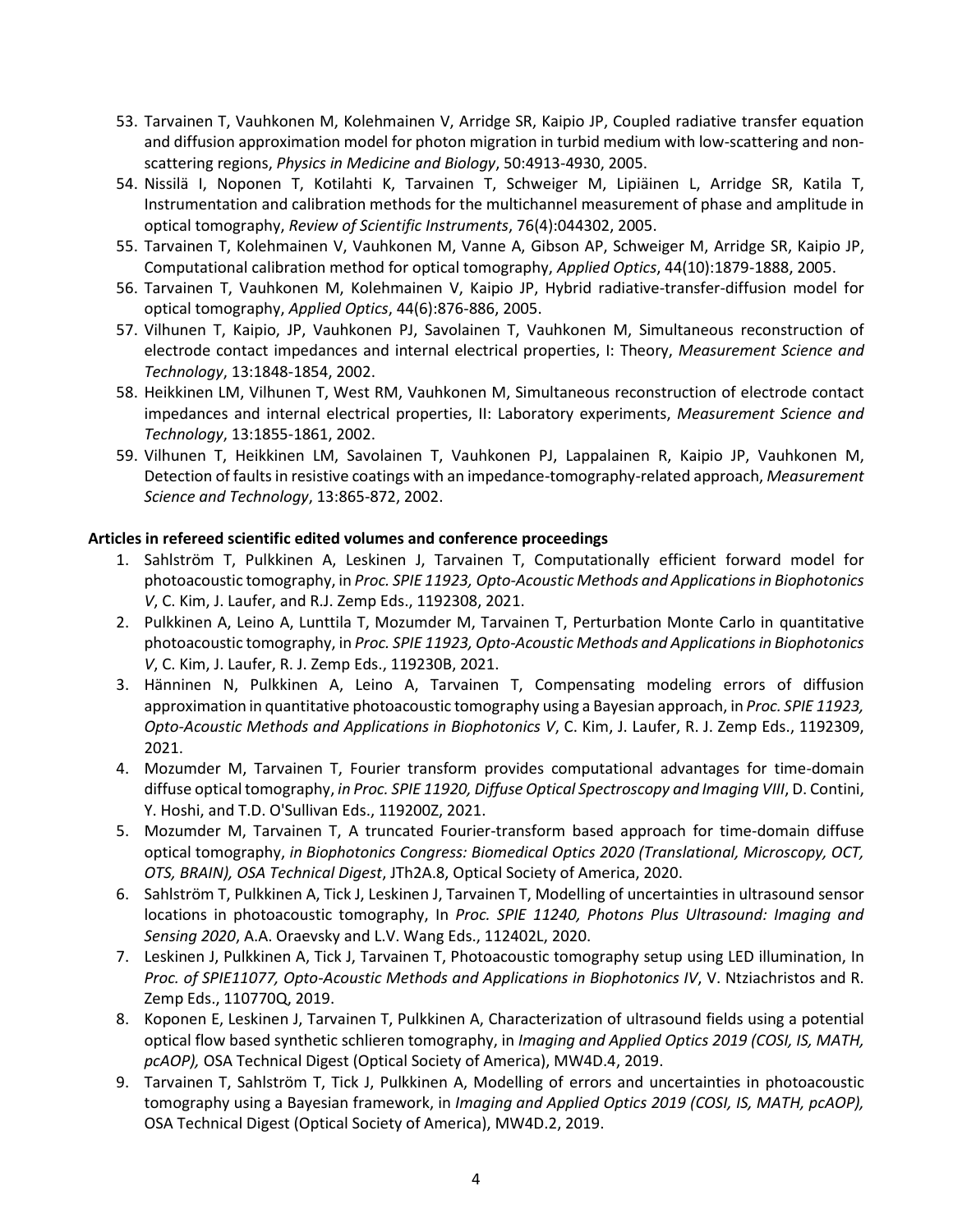- 10. Tick J, Pulkkinen A, Lucka F, Ellwood R, Cox BT, Arridge SR, Tarvainen T, Photoacoustic image reconstruction in Bayesian framework, in *Proc. of SPIE 10494, Photons Plus Ultrasound: Imaging and Sensing 2018*, A.A. Oraevsky, L.V. Wang Eds., 1049450, 2018.
- 11. Tick J, Pulkkinen A, Tarvainen T, Image reconstruction and uncertainty quantification in photoacoustic tomography, in Proceedings *Imaging and Applied Optics 2017 (3D, AIO, COSI, IS, MATH, pcAOP)*, MTu1C.1, 2017.
- 12. Tick J, Pulkkinen A, Tarvainen T, Photoacoustic image reconstruction with uncertainty quantification, *IFMBE Proceedings*, H. Eskola et al Eds., 65:113-116, 2017.
- 13. Tarvainen T, Pulkkinen A, Cox BT, Arridge SR, Utilising the radiative transfer equation in quantitative photoacoustic tomography, in *Proc. of SPIE 10064, Photons Plus Ultrasound: Imaging and Sensing 2017*, A.A. Oraevsky, L.V. Wang Eds., 100643E, 2017.
- 14. Pulkkinen A, Cox BT, Arridge SR, Kaipio JP, Tarvainen T, Estimation and uncertainty quantification of optical properties directly from the photoacoustic time series, in *Proc. of SPIE 10064, Photons Plus Ultrasound: Imaging and Sensing 2017*, A.A. Oraevsky, L.V. Wang Eds., 100643N, 2017.
- 15. Tick J, Pulkkinen A, Tarvainen T, Bayesian approach to image reconstruction in photoacoustic tomography, in *Proc. of SPIE 10064, Photons Plus Ultrasound: Imaging and Sensing 2017*, A.A. Oraevsky, L.V. Wang Eds., 100643M, 2017.
- 16. Pulkkinen A, Cox BT, Arridge SR, Kaipio JP, Tarvainen T, Bayesian parameter estimation in spectral quantitative photoacoustic tomography, in *Proc. SPIE 9708, Photons Plus Ultrasound: Imaging and Sensing 2016*, A.A. Oraevsky and L.V. Wang Eds., 97081G, 2016.
- 17. Tarvainen T, Pulkkinen A, Cox BT, Kaipio JP, Arridge SR, Image reconstruction with noise and error modelling in quantitative photoacoustic tomography, in *Proc. SPIE 9708, Photons Plus Ultrasound: Imaging and Sensing 2016*, A.A. Oraevsky and L.V. Wang Eds., 97083Q, 2016.
- 18. Mozumder M, Tarvainen T, Arridge SR, Kaipio JP, Kolehmainen V, Compensation of optode position and sensitivity errors in diffuse optical tomography, in *Biomedical Optics*, BM3A.76 2014.
- 19. Koponen J, Huttunen T, Tarvainen T, Kaipio JP, Approximation error method for full-wave tomography, in *Proceedings of Meetings on Acoustics (POMA),* 19:075004, 2013.
- 20. Tarvainen T, Pulkkinen A, Cox BT, Kaipio JP, Arridge SR, Image reconstruction in quantitative photoacoustic tomography using the radiative transfer equation and the diffusion approximation, *Proc. SPIE* 8800, *Opto-Acoustic Methods and Applications*, V. Ntziachristos and C.P. Lin Eds., 880006, 2013.
- 21. Tarvainen T, Kolehmainen V, Lehtikangas O, Kaipio JP, Arridge SR, Utilising the coupled radiative transfer – diffusion model in diffuse optical tomography, in *Proc. SPIE 8799, Diffuse Optical Imaging IV,* P. Taroni and H. Dehghani Eds.*,* 879907, 2013.
- 22. Lehtikangas O, Tarvainen T, Utilizing Fokker-Planck-Eddington approximation in modeling light transport in tissues-like media, in *Proc. SPIE 8799, Diffuse Optical Imaging IV,* P. Taroni and H. Dehghani Eds.*,*  879908, 2013.
- 23. Pulkkinen A, Tarvainen T, Approximating the time-domain radiative transfer equation using truncated Fourier series, in *Proc. SPIE 8799, Diffuse Optical Imaging IV,* P. Taroni and H. Dehghani Eds.*,* 87990U, 2013.
- 24. Saratoon T, Tarvainen T, Arridge SR, Cox BT, [3D quantitative photoacoustic tomography using the δ](http://proceedings.spiedigitallibrary.org/proceeding.aspx?articleid=1660837)-[Eddington approximation,](http://proceedings.spiedigitallibrary.org/proceeding.aspx?articleid=1660837) in *Proc. SPIE 8581, Photons Plus Ultrasound: Imaging and Sensing 2013,* A.A. Oraevsky and L.V. Wang Eds.*,* 85810V, 2013.
- 25. Lehtikangas O, Tarvainen T, Kim AD, "Modeling light propagation in tissues using the corrected diffusion approximation", in Biomedical Optics and Digital Holography and Three-Dimensional Imaging (Optical Society of America, Washington, DC, 2012), BTu3A.4.
- 26. Kolehmainen V, Schweiger M, Nissilä I, Tarvainen T, Arridge SR, Kaipio JP, "Approximation errors and model reduction in three-dimensional diffuse optical tomography", in Biomedical Optics and Digital Holography and Three-Dimensional Imaging (Optical Society of America, Washington, DC, 2012), BTu3A.5.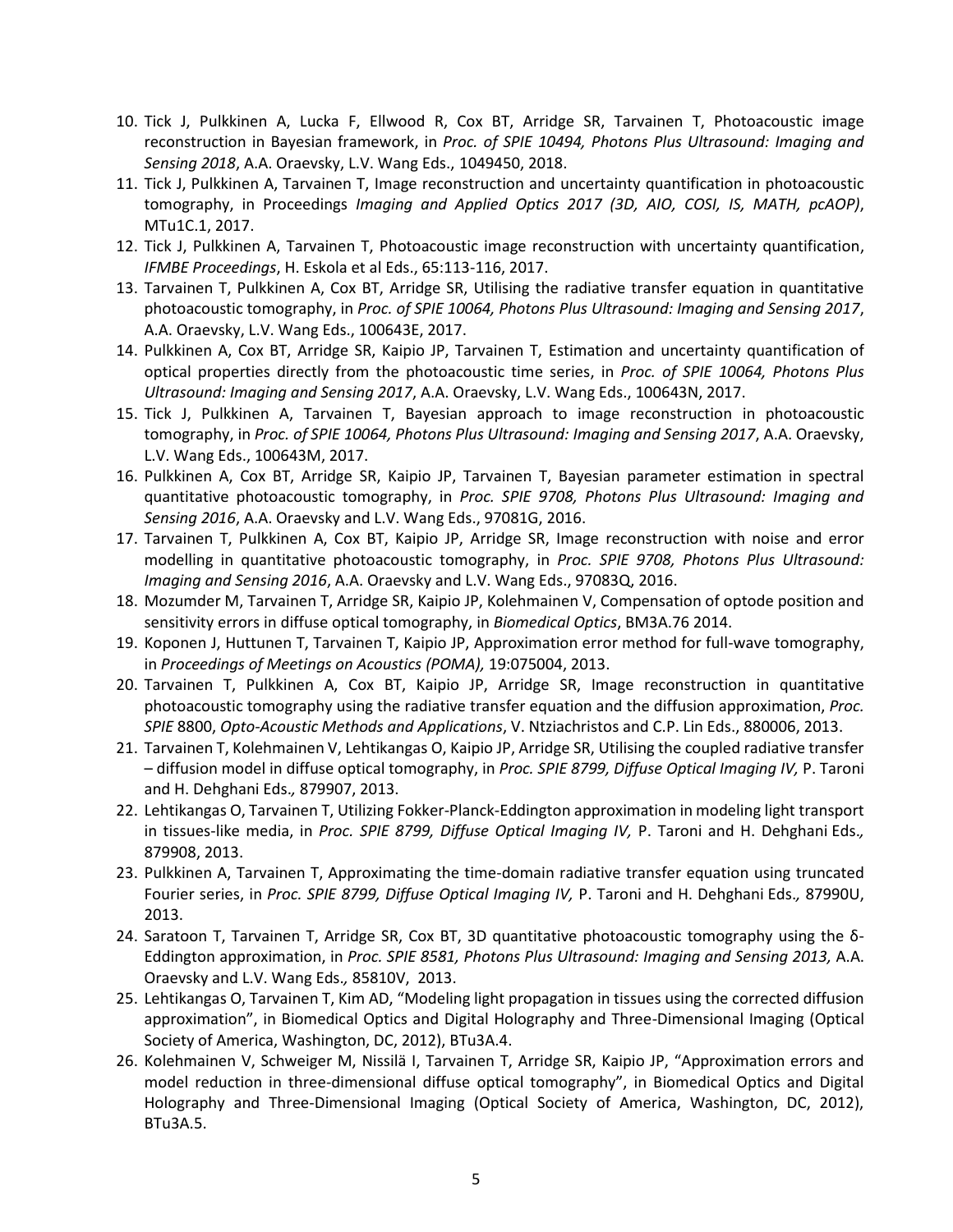- 27. Tarvainen T, Kolehmainen V, Arridge SR, Kaipio JP, "Utilising approximation error modelling in linear reconstruction in diffuse optical tomography", in Biomedical Optics and Digital Holography and Three-Dimensional Imaging (Optical Society of America, Washington, DC, 2012), BTu3A.41.
- 28. Cox B, Tarvainen T, Arridge S, Multiple illumination quantitative photoacoustic tomography using transport and diffusion models, *in Tomography and Inverse Transport Theory, Contemporary Mathematics,* 559:1-12, Amer. Math. Soc., 2011.
- 29. Lehtikangas O, Tarvainen T, Kolehmainen V, Pulkkinen A, Arridge SR, Kaipio JP, "Finite element solution of the Fokker-Planck equation for diffuse optical tomography", in Biomedical Optics (BIOMED)/Digital Holography and Three-Dimensional Imaging (DH) on CD-ROM (The Optical Society, Washington, DC, 2010), BSuE1.
- 30. Tarvainen T, Kolehmainen V, Pulkkinen A, Vauhkonen M, Schweiger M, Arridge SR, Kaipio JP, "Approximation error approach for compensating modelling errors in optical tomography", in Biomedical Optics (BIOMED)/ Digital Holography and Three‐Dimensional Imaging (DH) on CD‐ROM (The Optical Society, Washington, DC, 2010), BSuD48.
- 31. Tarvainen T, Vauhkonen M, Arridge SR, "Image reconstruction in optical tomography using the finite element solution of the radiative transfer equation", in Biomedical Optics (BIOMED)/ Digital Holography and Three‐Dimensional Imaging (DH) on CD‐ROM (The Optical Society, Washington, DC, 2010), BSuD17.
- 32. Tarvainen T, Vauhkonen M, Kolehmainen V, Kaipio JP, Arridge SR, Utilizing the radiative transfer equation in optical tomography, *PIERS Online,* 4(6):655-660, 2008.
- 33. Kervella M, Tarvainen T, Humeau A, L'Huillier JP, Computational hybrid models for photon migration in biological tissues, in *Proceedings of the 5th WSEAS Int. Conf. on System Science and Simulation in Engineering*, pp. 172-177, Tenerife, Canary Islands, Spain, December 16-18, 2006.
- 34. Kolehmainen V, Arridge SR, Kaipio JP, Schweiger M, Somersalo E, Tarvainen T, Vauhkonen M, Approximation errors and model reduction in optical tomography, in Proceedings of the 28th IEEE EMBS Annual International Conference, New York City, USA, August 30 - Sept 3, 2006.
- 35. Tarvainen T, Vauhkonen M, Kolehmainen V, Heiskala J, Arridge SR, Kaipio JP, "Modeling photon migration in tissues with the coupled radiative transfer equation and diffusion approximation", in Biomedical Optics 2006 Technical Digest (Optical Society of America, Washington, DC, 2006), SH49.
- 36. Vauhkonen M, T. Tarvainen, V. Kolehmainen, Kaipio JP, "Finite element approximations for the radiative transfer equation", in Biomedical Optics 2006 Technical Digest (Optical Society of America, Washington, DC, 2006), SH47.
- 37. Tarvainen T, Vauhkonen M, Kolehmainen V, Kaipio JP, Coupled radiative transfer equation and diffusion approximation, in *Proc. SPIE Vol. 5859 Photon migration and diffuse-light imaging II*, K. Licha and R. Cubeddu, Eds., pp.262-270, 2005.
- 38. Vilhunen T, Kolehmainen V, Vauhkonen M, Vanne A, Gibson A, Schweiger M, Arridge SR, Kaipio JP, "Computational calibration method for optical tomography", in Biomedical Topical Meetings on CD-ROM (The Optical Society of America, Washington, DC, 2004), ThD3.
- 39. Vauhkonen M, Vilhunen T, Kolehmainen V, Kaipio JP, "Utilizing the radiative transfer equation in optical tomography", in Biomedical Topical Meetings on CD-ROM (The Optical Society of America, Washington, DC, 2004), WF48.
- 40. Vilhunen T, Kolehmainen V, Vauhkonen M, Kaipio JP, A source model for optical diffusion tomography, *Proceedings of 3rd World Congress on Industrial Process Tomography*, pp. 110-114, The Virtual Centre for Industrial Process Tomography, 2003.
- 41. Vilhunen T, Vauhkonen M, Kolehmainen V, Kaipio JP, "Linking the radiative transfer equation and the diffusion approximation", in Biomedical Topical Meetings (The Optical Society of America, Washington, DC, 2002), SuB1-1.